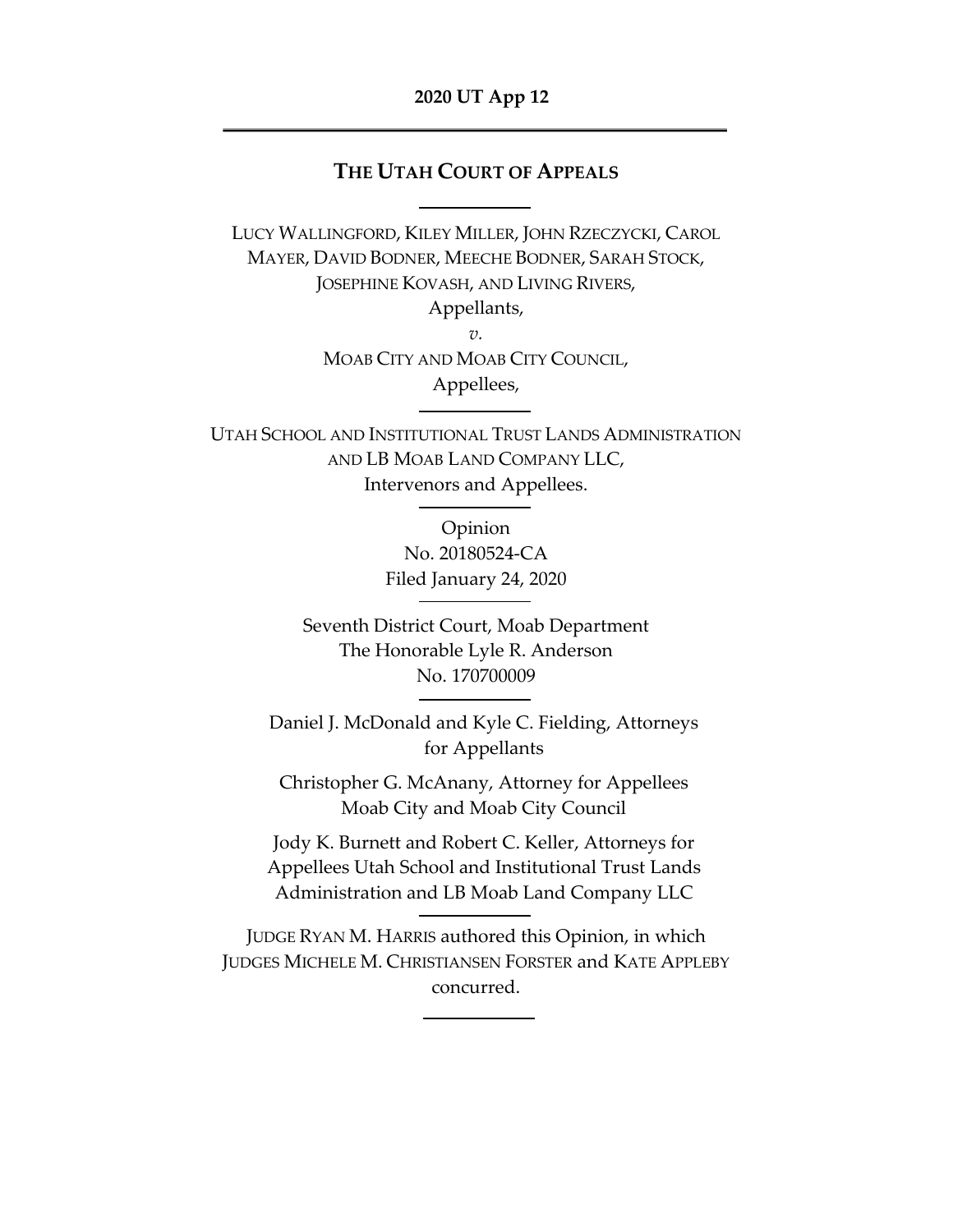# HARRIS, Judge:

¶1 For several years, LB Moab Land Company LLC (Developer), a real estate development firm, has been planning a large mixed-use development project known as Lionsback Resort (the Project) on land located just east of Moab, Utah and owned by the Utah School and Institutional Trust Lands Administration (SITLA). The original iteration of the Project, including a resort hotel and numerous condominiums, was approved by the relevant land use authorities more than a decade ago, and a challenge to the propriety of those approvals has already been rejected by this court. *See generally Moab Local Green Party v. Moab City*, 2012 UT App 113, 276 P.3d 1230.

¶2 More recently, however, Developer has proposed certain modifications to the Project's site plan, but those modifications are publicly opposed by a group of local citizens<sup>[1](#page-1-0)</sup> (Citizens). Aware of Citizens' opposition, and also aware that Developer had threatened litigation if the newly-modified Project was not approved, the City of Moab (the City) entered into a contract with SITLA and Developer, pursuant to which the City agreed to deem the proposed modifications "minor" rather than "major," a classification which, under applicable municipal ordinances, allows the proposed modifications to be approved without a public hearing. Shortly thereafter, the Moab City Council (the Council) adopted a resolution—without holding a public hearing—authorizing the City's mayor to execute the contract.

¶3 Citizens then sued the City, seeking (among other things) an order enjoining the Project from proceeding until a public hearing was held on the proposed modifications. The district

<span id="page-1-0"></span><sup>1.</sup> The complaining citizens are Lucy Wallingford, Kiley Miller, John Rzeczycki, Carol Mayer, David Bodner, Meeche Bodner, Sarah Stock, Josephine Kovash, and Living Rivers.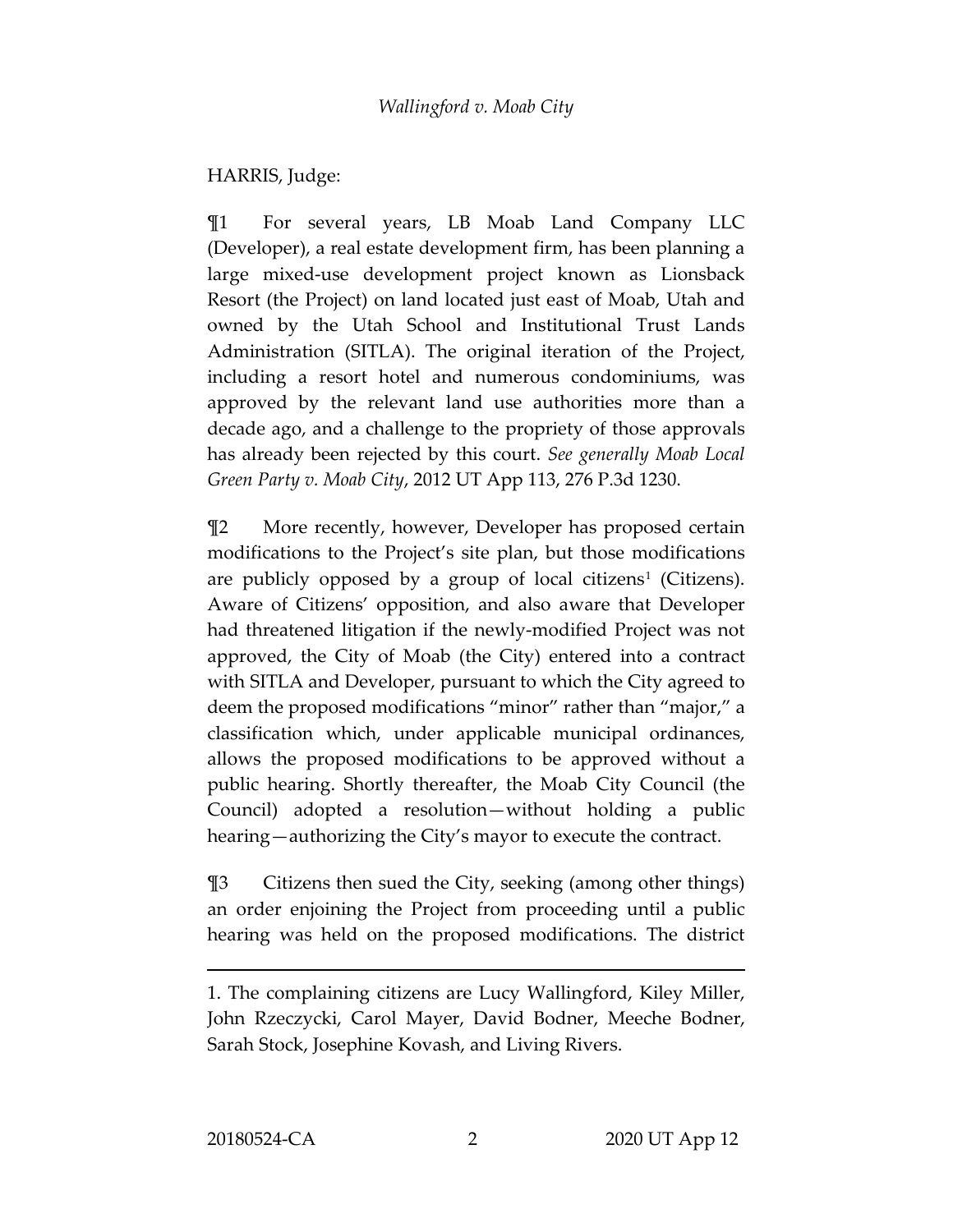court dismissed Citizens' lawsuit on summary judgment, and Citizens appeal. We reverse, concluding that municipalities may not contract around public hearing requirements found in statute or ordinance.

#### BACKGROUND[2](#page-2-0)

¶4 SITLA owns roughly 175 acres of land (the Property) just east of Moab, Utah, near the trailhead for the popular Slick Rock Trail. In 2006, SITLA agreed to lease the Property to Developer for the purpose of pursuing a "mixed use residential, commercial, and hotel development" to be known as Lionsback Resort, "named for a prominent nearby geological feature." *Moab Local Green Party v. Moab City*, 2012 UT App 113, ¶ 2, 276 P.3d 1230.

¶5 A couple of years later, in October 2008, the City and Developer, joined by SITLA, entered into a "Pre-Annexation Agreement" to facilitate annexation of the Property—which at that time was located in unincorporated Grand County—into the City. Under this agreement, Developer agreed to submit a petition seeking annexation of the Property, and the City agreed to consider that petition "in compliance with the [a]pplicable [l]aws." The parties also agreed that "[t]he Project will be subject to" the City's municipal code. In December 2008, the City passed an ordinance annexing the Property into the City. However, the Pre-Annexation Agreement contained a provision stating that, "in the event the City does not approve" the Project, Developer

<span id="page-2-0"></span><sup>2.</sup> "When reviewing a district court's grant or denial of a motion for summary judgment, we view the facts in a light most favorable to the party opposing the motion." *Anderson Dev. Co. v. Tobias*, 2005 UT 36, ¶ 31, 116 P.3d 323 (quotation simplified). The facts set forth here are recited with this standard in mind.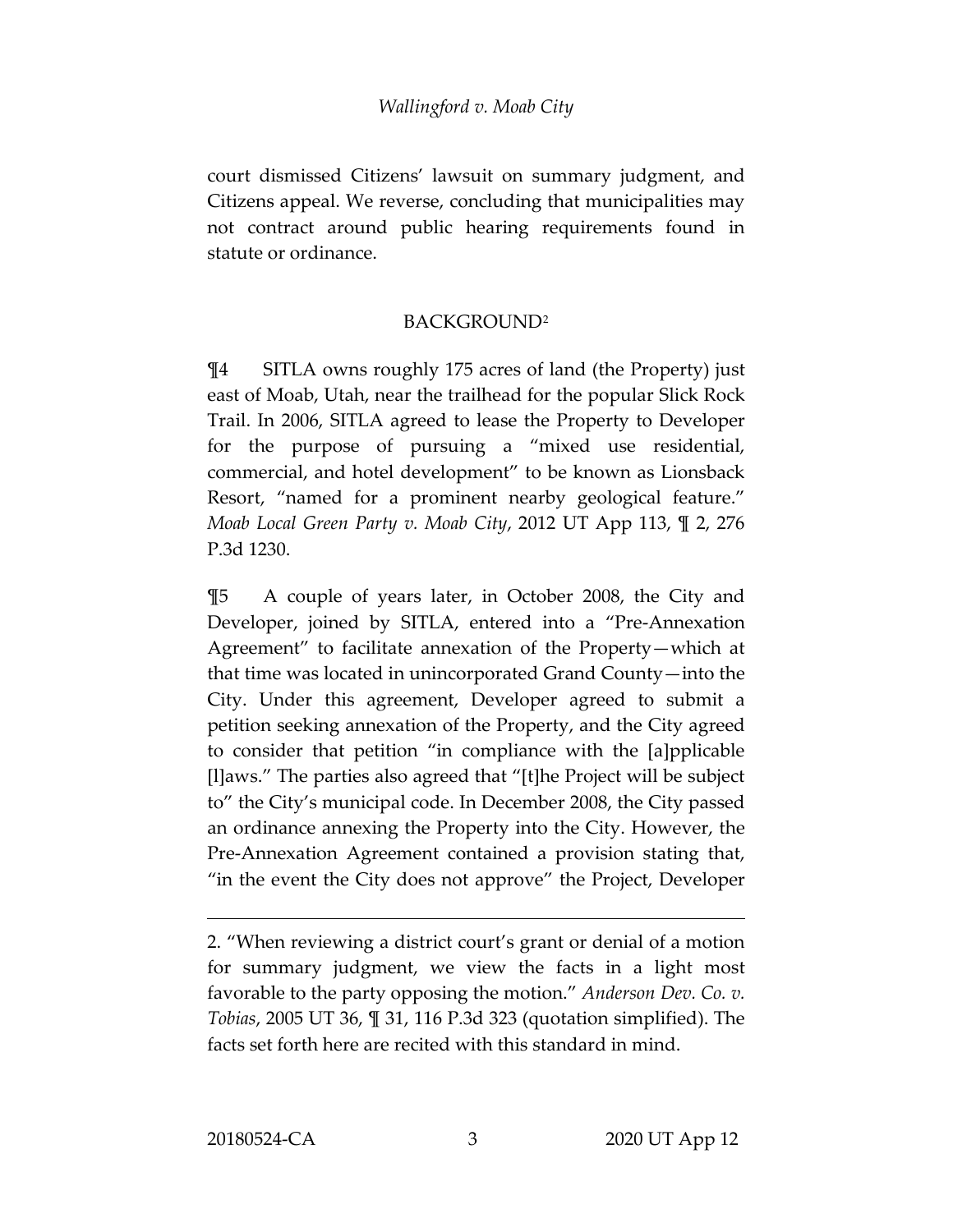"shall have the option to terminate this Agreement" and "the City shall have no further right to annex the Property," and that if annexation had already occurred, "then upon request of [Developer] the City shall immediately commence proceedings to disconnect the Property from the City."

¶6 Over the next year, the Project proceeded through the City's land use approval process, and in 2009 the City finalized all necessary approvals for the Project, and authorized Developer to begin construction. As originally approved, the Project consisted of a nine-building, fifty-unit hotel—complete with a café, convention meeting rooms, a health club, and a 105 stall parking lot—as well as 188 single-family housing lots. During the City's land use approval process, certain Moab area citizens[3](#page-3-0) voiced opposition to the Project, and had the opportunity to be heard at public hearings. *See id.* ¶¶ 3–4 (describing "public hearing[s]" held before both the City's planning commission and the Council). But the City approved the Project notwithstanding their opposition. *Id.* Some of the citizens who were opposed to the Project filed a lawsuit to challenge the City's approval of it; their suit was unsuccessful at the district court level, and this court affirmed the district court's dismissal of the lawsuit. *See generally id.*

¶7 The litigation (as well as changing economic conditions) delayed the Project for several years, and in the interim, Developer determined, based on updated market analysis, that modifications to the Project's master plan would be beneficial. Among other things, Developer wanted to consolidate the hotel portion of the Project into one three-story building (instead of nine separate two-story buildings), and wanted to design the

<span id="page-3-0"></span><sup>3.</sup> The citizens who brought the challenge to the first iteration of the Project are—with one exception—different than the Citizens who bring the current challenge to the Project's second iteration.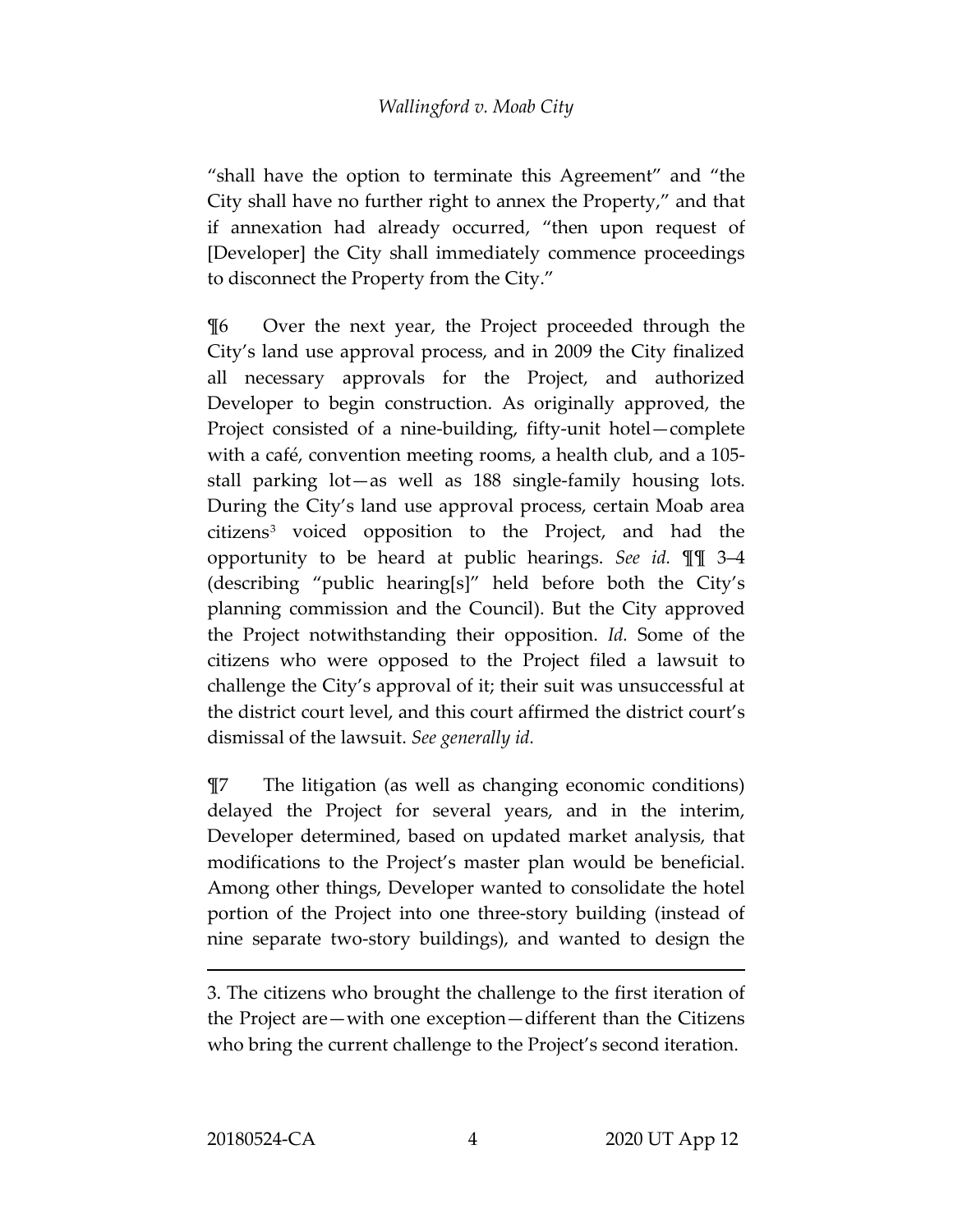hotel units as "three bedroom condominiums with 'lockout' doors allowing individual bedrooms that could be rented separately," creating a potential for 150 rentable rooms in the fifty units. Although the Project's overall footprint would remain unchanged, the hotel's footprint would nearly double, as would the size of its parking lot. In addition, the consolidated hotel would have certain new amenities, including retail space, a restaurant, and a conference center.

¶8 According to the City's municipal code, project amendments "that change the character, basic design, building density and intensity, open space or any other requirements and conditions" will be considered "major changes" that "shall not be permitted without prior review and approval by the planning commission," a process that requires a "[p]ublic [h]earing." *See*  Moab, Utah, Mun. Code §§ 17.65.080(A), 17.65.130(B) (2015). On the other hand, "[m]inor changes" necessitated by "unforeseen circumstances, such as engineering requirements," "may be authorized by Moab City planning department staff" without a public hearing. *Id.* § 17.65.130(A). "When in question, the Moab City planning staff may determine whether the changes shall be classified as minor or major, or may refer the question" to the City's planning commission. *Id.*

¶9 In 2013, when Developer first proposed its desired modifications, then-current City staff indicated, at least preliminarily, that the modifications would be considered "minor" and would not require a public hearing. Later, however, after some City staff turnover, the City's attorney—who is counsel of record for the City in this case—informed Developer in a letter that, in the City's view, its proposed modifications, including the "larger hotel concept," were "major changes," stating as follows:

> Given the scope of the changes . . . , it is my conclusion that this project should be processed as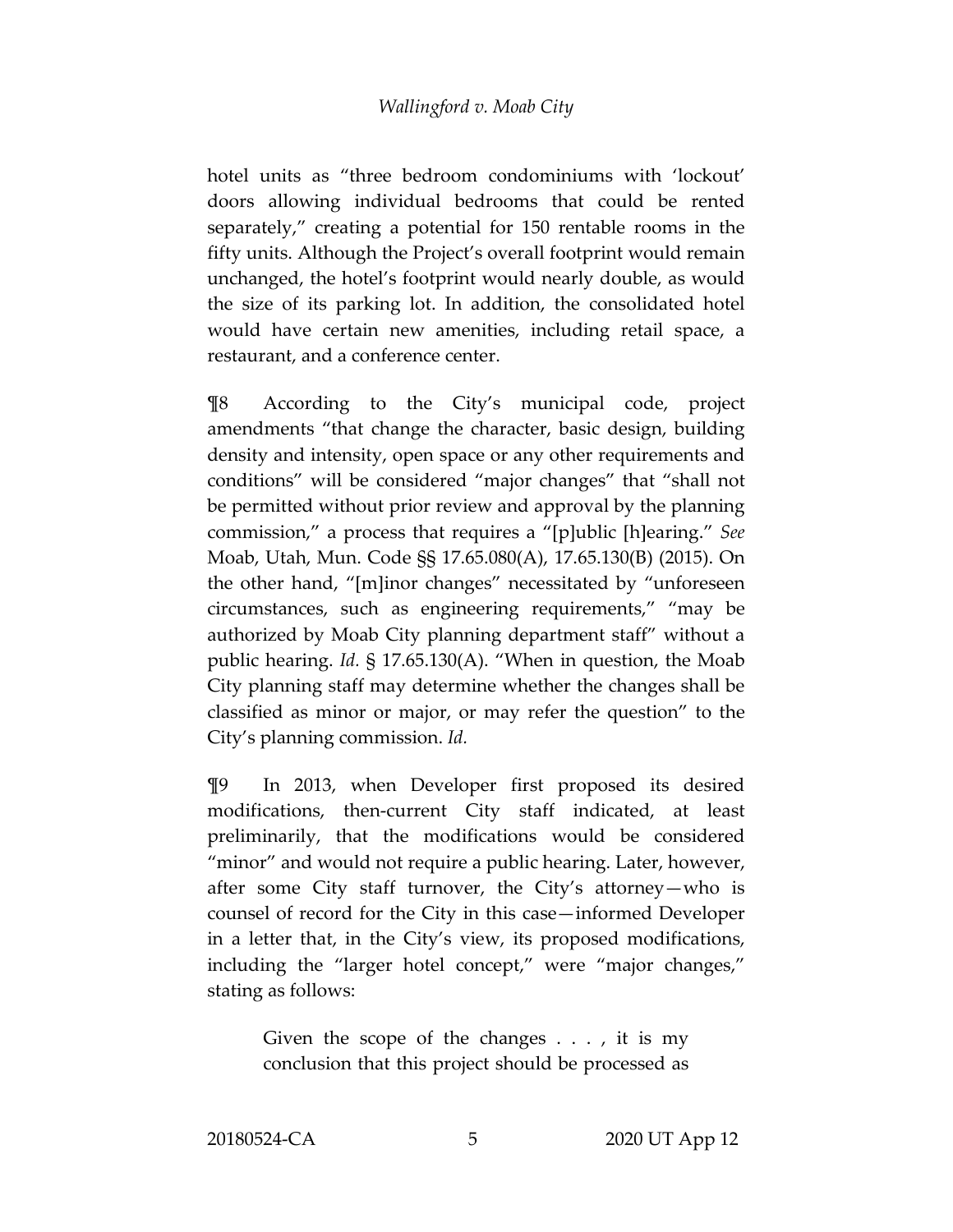a "major change" under [the municipal code]. Under [the] proposal, [Developer] would be substantially changing the configuration, building types, phasing, and total square footage of the structures. These are not minor changes due, for example, to site constrain[t]s.

As you know, under Utah law municipalities are bound to adhere to their own land use ordinances. Although a minor change might appear to be expedient, in my opinion that would run contrary to the Moab ordinance. Similarly, attempting to process this application as a minor change would likely invite a legal challenge by other interested persons. Given the past litigation history as to this project, the parties should use care to follow the review processes to the letter.

¶10 In response to the City's new position, SITLA informed the City that, if the proposed changes were not processed as minor changes, it would "exercise [its] right to pull the project from city jurisdiction," a right it believed it had pursuant to both Utah statutory law<sup>[4](#page-5-0)</sup> as well as the terms of the Pre-Annexation

<span id="page-5-0"></span><sup>4.</sup> SITLA's statutory argument is grounded in a Utah statute stating that, "[u]nless otherwise provided by law," a municipality does not have "jurisdiction over property owned by the state." Utah Code Ann. § 10-9a-304(1) (LexisNexis 2015). Citizens argue that Utah law, in this instance, provides "otherwise," pointing to the next statutory subsection, which states that, when a "specified public agency"—a term that is statutorily defined to include SITLA, *see id.* § 10-9a-103(60) seeks to "develop its land," that agency "shall submit to the land use authority a development plan and schedule" that will allow the municipality to assess the agency's "compliance with (continued…)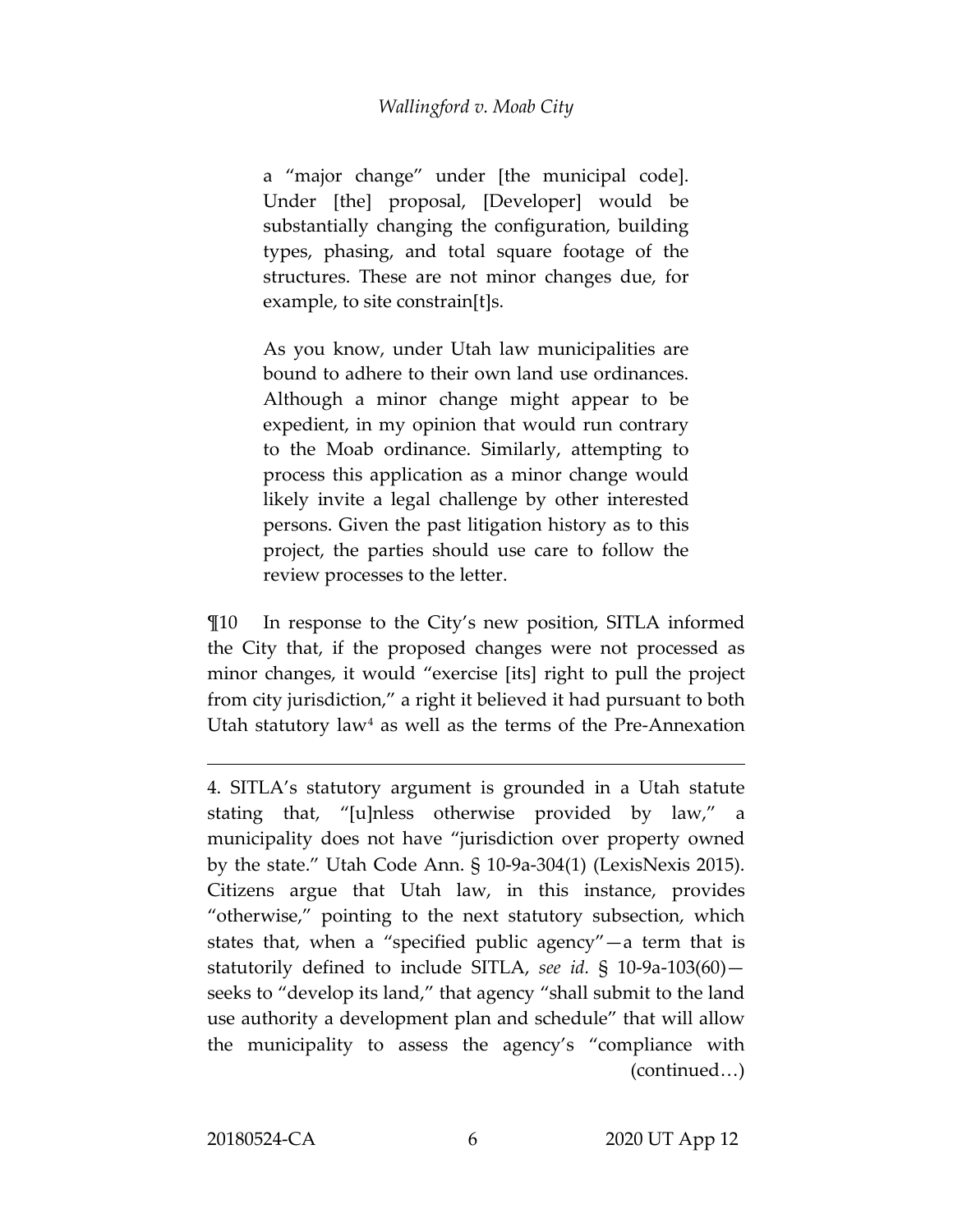Agreement. The City did not necessarily agree with SITLA's position, but in an effort to avoid litigation over the meaning of the Pre-Annexation Agreement and Utah statutory law, the City entered into negotiations with SITLA and Developer about how to resolve their disagreement.

¶11 The result of those negotiations was a document captioned "Zoning Status Agreement" (ZSA), which was eventually executed in March 2017 by the City, Developer, and SITLA. Under the ZSA, Developer agreed to take responsibility for certain Project-related items that had previously been tasked to the City, including traffic studies and sewer infrastructure. SITLA expressly agreed, for the purposes of the Project, to "consent[] to the City's exercise of its local planning and zoning jurisdiction." Most notably for present purposes, the City in return agreed to "deem[]" Developer's proposed Project modifications "[m]inor" changes, "which will be reviewed and acted upon by the Moab City planning department staff" and "which would not require a public hearing."

¶12 The ZSA was first presented to the Council at a meeting in December 2016, and re-considered at two additional meetings in February 2017, before finally being approved, by a 3–2 vote, at a fourth meeting in late February 2017. Immediately after the vote, however, one of the Council members who had voted "yes" stated that she wanted "to change [her] vote to no" because she had "too many unanswered questions" about the

<sup>(…</sup>continued)

applicable land use ordinances," *id.* § 10-9a-305(8)(a). We do not resolve this statutory interpretation dispute here; we note only that the parties had (and still have) a disagreement about whether Utah statutory law allows SITLA to avoid municipal land use regulation when it seeks to develop its property.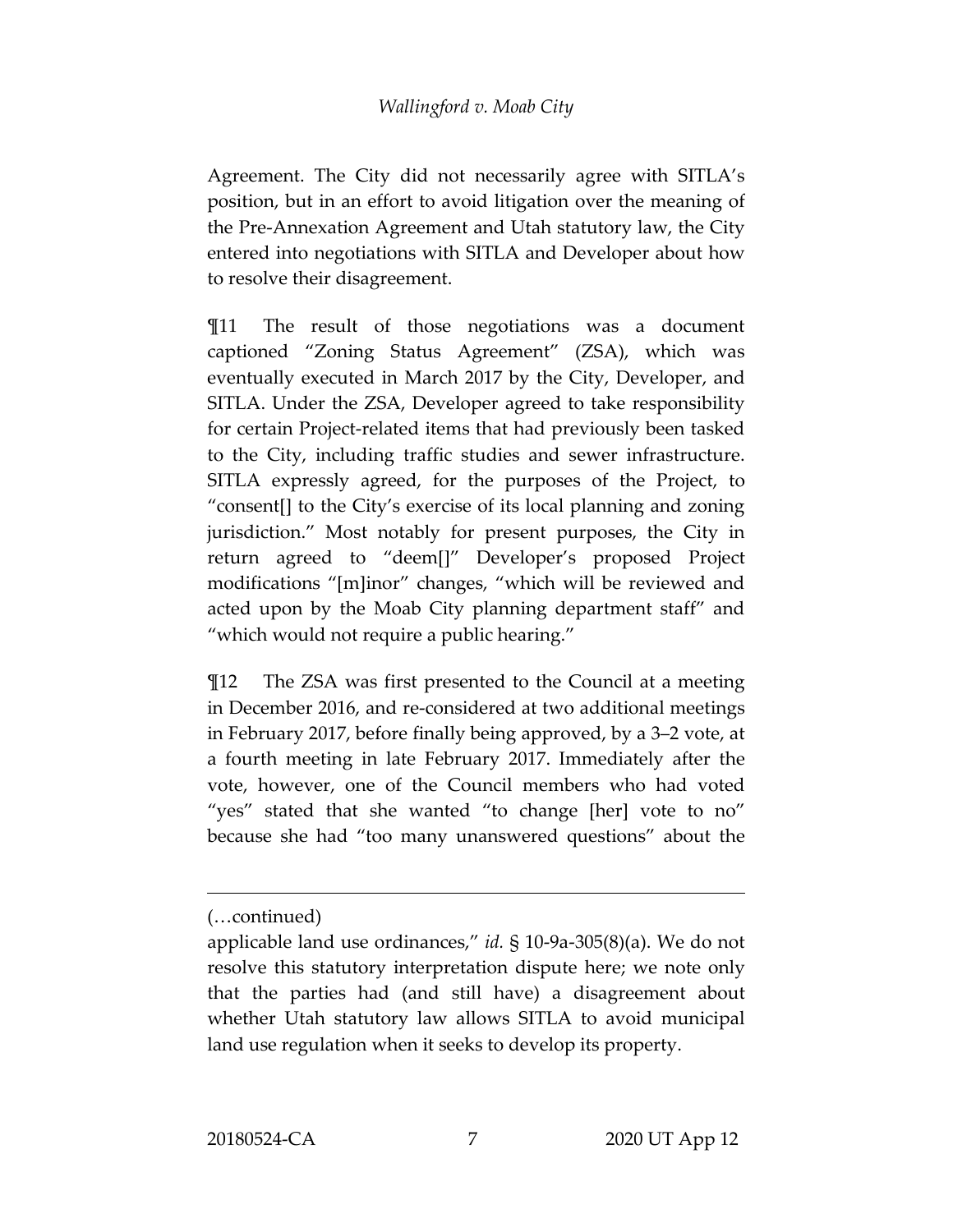Project. After some discussion, she was not allowed to change her vote, and the Council's approval of the ZSA stood.

¶13 Utah law distinguishes between a public hearing and a public meeting. A "public hearing" is "a hearing at which members of the public are provided a reasonable opportunity to comment on the subject of the hearing," Utah Code Ann. § 10-9a-103(41) (LexisNexis 2015), while a "public meeting" is "a meeting that is required to be open to the public" under Utah's Open and Public Meetings Act, but at which public comment is not necessarily allowed, *id.* § 10-9a-103(42). All four meetings at which the Council considered the ZSA were open to the public, and therefore qualified as public meetings. However, none were designated as public hearings, and all parties in this case agree that none qualified as public hearings under Utah law.

¶14 Just a few weeks after the ZSA was executed, Citizens filed the instant lawsuit challenging the City's decision to enact the ZSA without a public hearing.<sup>[5](#page-7-0)</sup> Among other forms of requested relief, Citizens asked the district court for an order enjoining the Project from proceeding until a public hearing was held on the proposed modifications. Citizens named only the City and the Council as defendants, but SITLA and Developer moved to intervene, and the court granted their request. Soon thereafter, SITLA and Developer filed a motion for summary judgment, eventually joined by the City, asserting that the City possessed the power to enter into agreements to resolve disputes, and that the ZSA was a lawful contract entered into to

<span id="page-7-0"></span><sup>5.</sup> Citizens also filed an administrative appeal with the Moab City Appeal Authority, but the City dismissed that appeal for lack of jurisdiction, concluding that the City's decision to enact the ZSA was a legislative decision, rather than an administrative decision, and therefore not subject to administrative review. *See*  Moab, Utah, Mun. Code § 17.72.150(B)(1), (A)(1) (2015).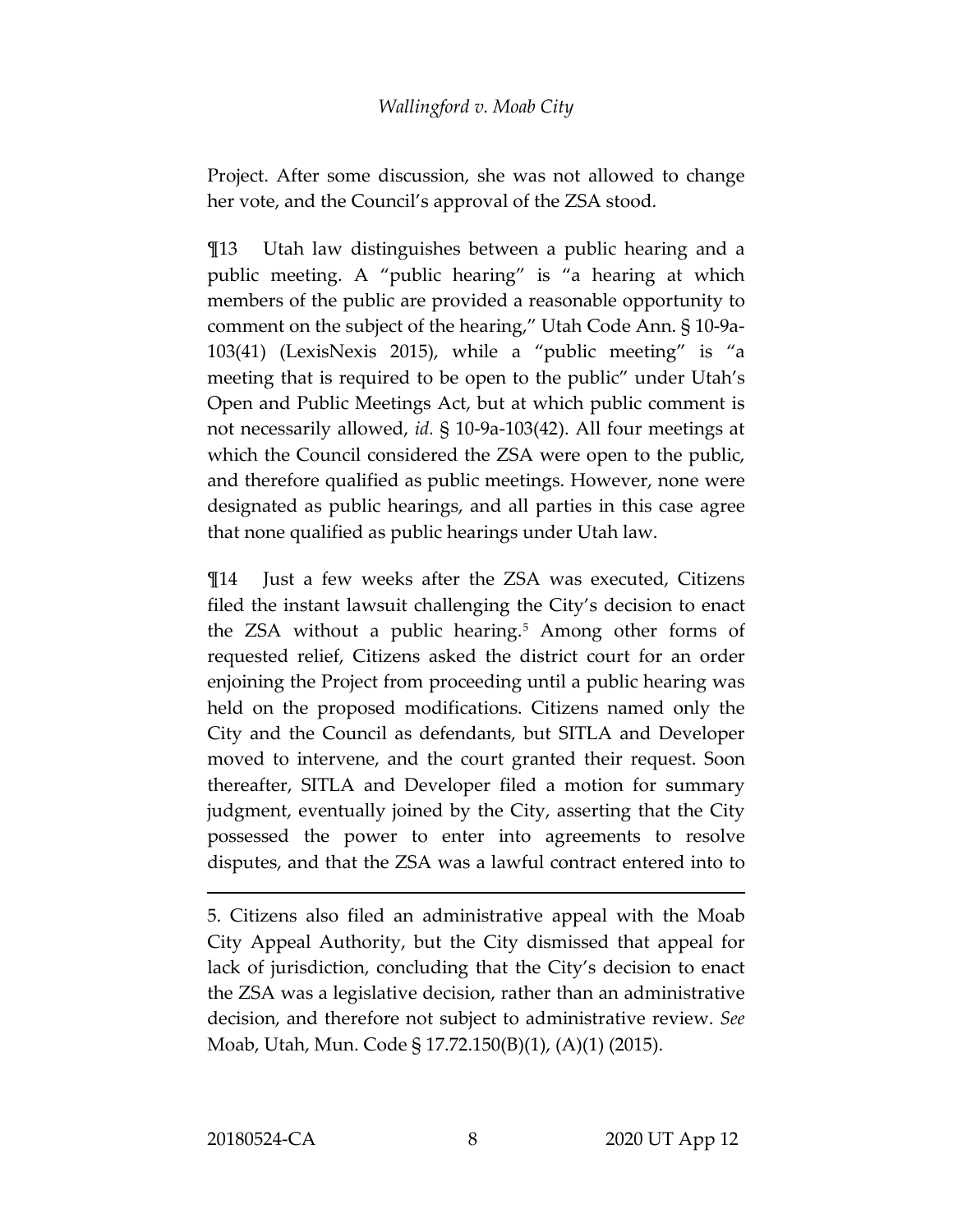resolve potential litigation. At oral argument on the motion, Citizens' counsel summarized the issue as "whether or not through a settlement agreement can the City circumvent their mandatory zoning ordinances requiring a public hearing for a major change."

¶15 At the conclusion of the argument, the court granted the motion for summary judgment, concluding that the City had "flexibility" to resolve issues through negotiated settlement agreements, and that a court should not second-guess such agreements absent evidence of "collusion," which the court believed was not present in this case. The court then entered a written order dismissing Citizens' lawsuit.

## ISSUE AND STANDARD OF REVIEW

¶16 Citizens now appeal from the district court's order of dismissal, and contend that the court erred in concluding that the City could, by entering into a negotiated settlement agreement with a developer, circumvent public hearing requirements. We review a district court's grant of summary judgment for correctness, giving no deference to the court's decision below. *Bahr v. Imus*, 2011 UT 19, ¶ 15, 250 P.3d 56. Summary judgment is appropriate "only when, viewing all facts and reasonable inferences therefrom in the light most favorable to the nonmoving party, there is no genuine issue as to any material fact and the moving party is entitled to a judgment as a matter of law." *Morra v. Grand County*, 2010 UT 21, ¶ 12, 230 P.3d 1022 (quotation simplified); *see also* Utah R. Civ. P. 56(a).

#### ANALYSIS

¶17 This case requires us to examine the scope of municipal power to enter into contracts in the land use context. The City, in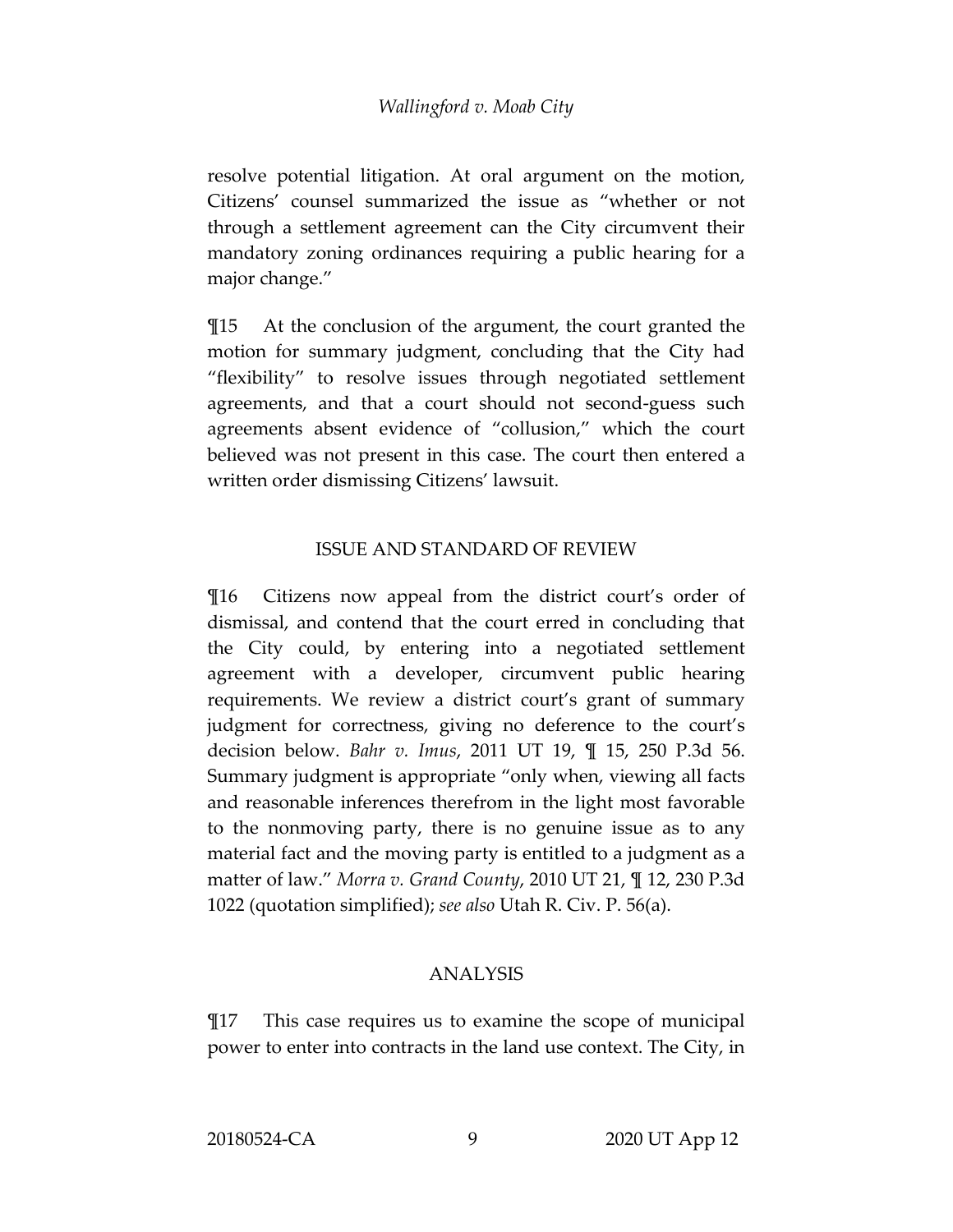an argument joined by SITLA and Developer, asserts that it has virtually unbounded power to enter into contracts, even in the land use context. Citizens acknowledge that the City, like all Utah municipalities, has broad power to contract, but Citizens maintain that this power, at least in the land use context, has limits, and may only be exercised in accordance with state and local land use statutes and ordinances. Specifically, Citizens assert that a Utah municipality may not circumvent public hearing requirements through exercise of its power to contract. For the reasons explained herein, we agree with Citizens.

¶18 There is no question that Utah municipalities enjoy broad powers, both general and specific. Our legislature has granted municipal legislative bodies the power to provide for the general welfare of their citizens, including the power to

> pass all ordinances and rules, and make all regulations, not repugnant to law, necessary for carrying into effect or discharging all powers and duties conferred by this chapter, and as are necessary and proper to provide for the safety and preserve the health, and promote the prosperity, improve the morals, peace and good order, comfort, and convenience of the city and its inhabitants, and for the protection of property in the city.

Utah Code Ann. § 10-8-84(1) (LexisNexis 2015). And specifically, as relevant here, our legislature has granted municipalities power to "sue and be sued" and to "enter into contracts," *see id.* § 10-1-202; *see also Utah County v. Ivie*, 2006 UT 33, ¶ 10, 137 P.3d 797 (discussing the "general contracting powers" of Utah municipalities), and to "enact all ordinances, resolutions, and rules and . . . enter into other forms of land use controls and development agreements that they consider necessary or appropriate for the use and development of land within the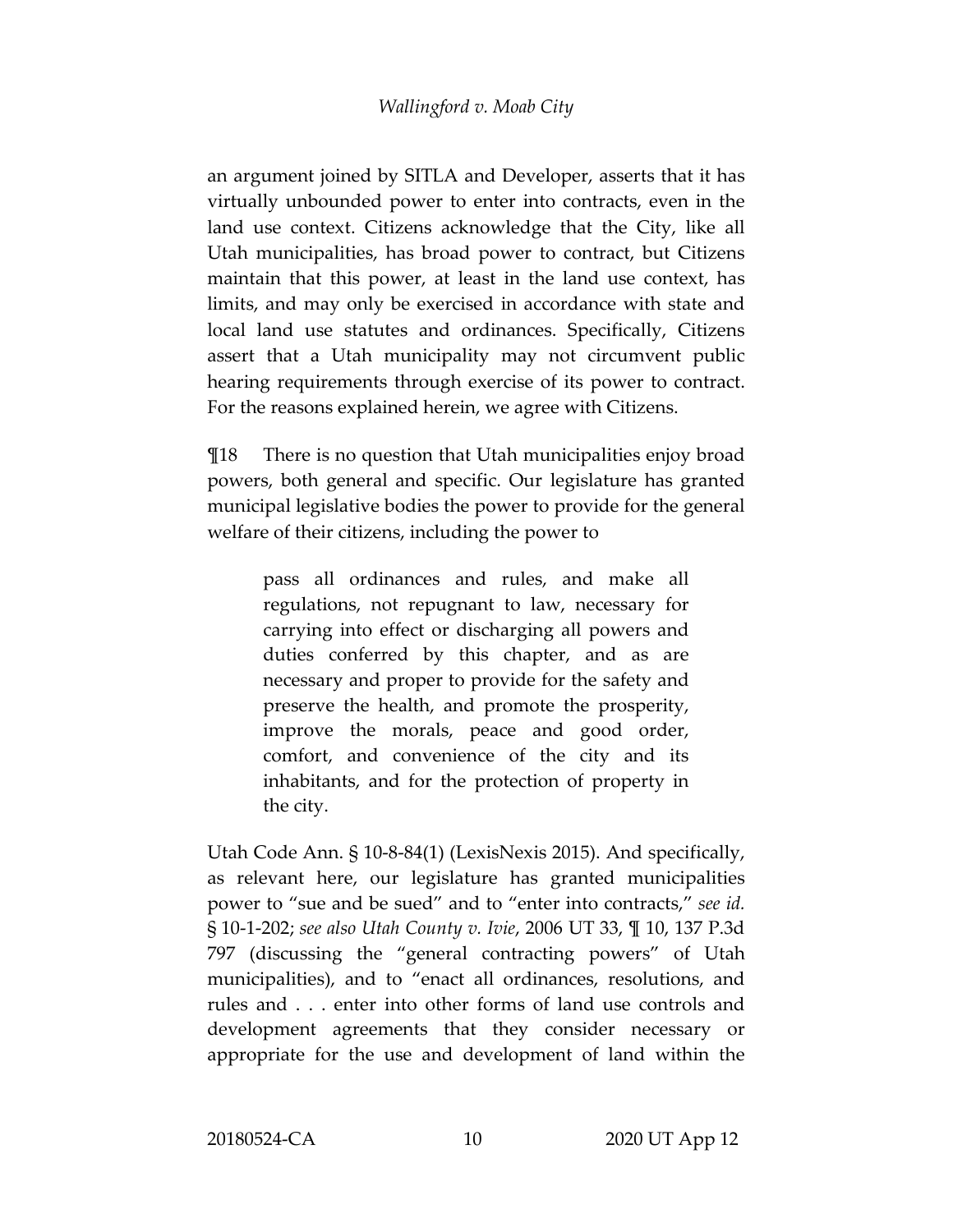municipality," Utah Code Ann. § 10-9a-102(2) (LexisNexis  $2015$ ).<sup>[6](#page-10-0)</sup>

¶19 But these powers are not limitless. The grants of power to municipalities make clear that cities may not take action that is "repugnant to law," *id.* § 10-8-84(1), or that is "expressly prohibited by law," *id.* § 10-9a-102(2). Further, our supreme court has made clear that "[s]pecific grants of authority may serve to limit the means available under the general welfare clause, for some limitation may be imposed on the exercise of power by directing the use of power in a particular manner." *State v. Hutchinson*, 624 P.2d 1116, 1126 (Utah 1980); *see also Call v. City of West Jordan*, 727 P.2d 180, 181 (Utah 1986) (holding that, by enacting specific land use statutes, "the legislature has set forth specific procedures that a municipality must follow to exercise the powers granted to it"). Thus, while municipalities have broad general welfare powers, those powers are cabined by provisions of more specific statutes and ordinances that may apply in a particular context.

¶20 One type of requirement that appears in statutes and ordinances, as applicable in certain contexts, is the requirement

<span id="page-10-0"></span><sup>6.</sup> This particular provision (along with various other provisions in Utah's Municipal Land Use, Development, and Management Act, some of which we refer to herein) was amended in both 2018 and 2019. In this opinion, however, we refer to and apply the statutory provisions in effect at the time the ZSA was enacted in February 2017. *See Harvey v. Cedar Hills City*, 2010 UT 12, ¶ 12, 227 P.3d 256 ("As a general rule, when adjudicating a dispute we apply the version of the statute that was in effect at the time of the events giving rise to the suit." (quotation simplified)). No party urges us to apply a more recent version of the Utah Code, and no party argues that application of one version over another would lead to a different outcome in this case.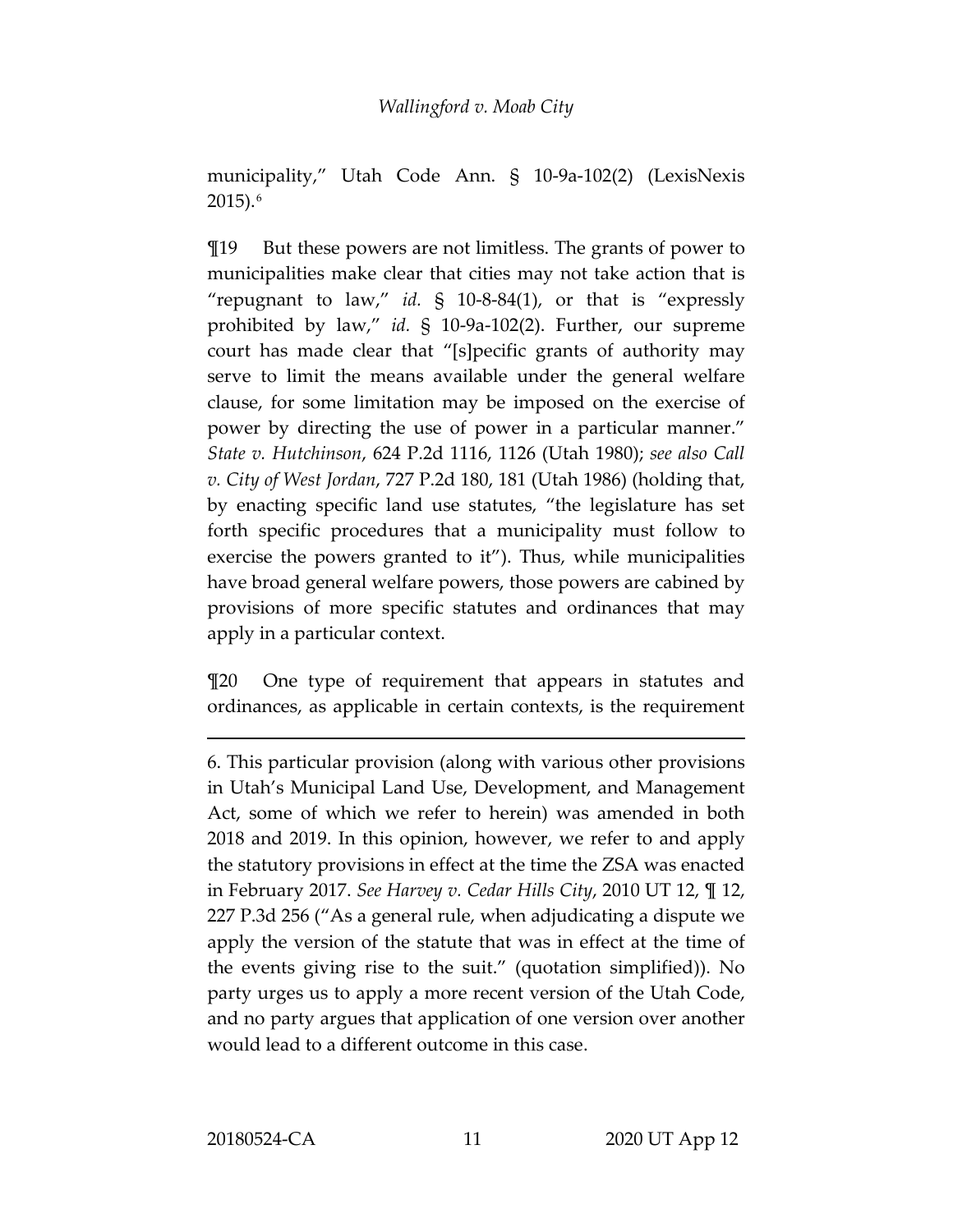that municipalities conduct some of their business in public, so that the citizens of the municipality may know how the public's business is being conducted. *See, e.g.*, *Hutchinson*, 624 P.2d at 1121 (stating that "[t]he ultimate limitation upon potential abuses by local governments is the people themselves," whose "vigilance and sound judgment" restricts and directs "all democratic governments"). For instance, driven by a conviction that all political subdivisions within our state should "take their actions openly" and "conduct their deliberations openly," *see*  Utah Code Ann. § 52-4-102(2), our legislature has enacted the Open and Public Meetings Act, mandating that most meetings of municipal legislative bodies be "open to the public," *id.* § 52-4- 201(1). Moreover, as applicable to this case, Utah's Municipal Land Use, Development, and Management Act (LUDMA) contains provisions requiring that the "adoption" or "modification" of any municipal "land use ordinance[s]" be subject to a duly-noticed "public hearing."[7](#page-11-0) *See id.* § 10-9a-205(1); *see also id.* § 10-9a-502(1)(b) (stating that a planning commission "shall . . . hold a public hearing on a proposed land use ordinance"). And the Moab Municipal Code, as discussed already, requires that any "major changes" to previously approved development projects "shall not be permitted without prior review and approval by the planning commission," a process that requires a "[p]ublic [h]earing." *See* Moab, Utah, Mun. Code §§ 17.65.080(A), 17.65.130(B) (2015).

<span id="page-11-0"></span><sup>7.</sup> As noted above, a "public hearing" has been statutorily defined as "a hearing at which members of the public are provided a reasonable opportunity to comment on the subject of the hearing," Utah Code Ann. § 10-9a-103(41), as distinguished from a "public meeting," which is required to be "open to the public" but at which the public may not have an opportunity to comment, *see id.* § 10-9a-103(42).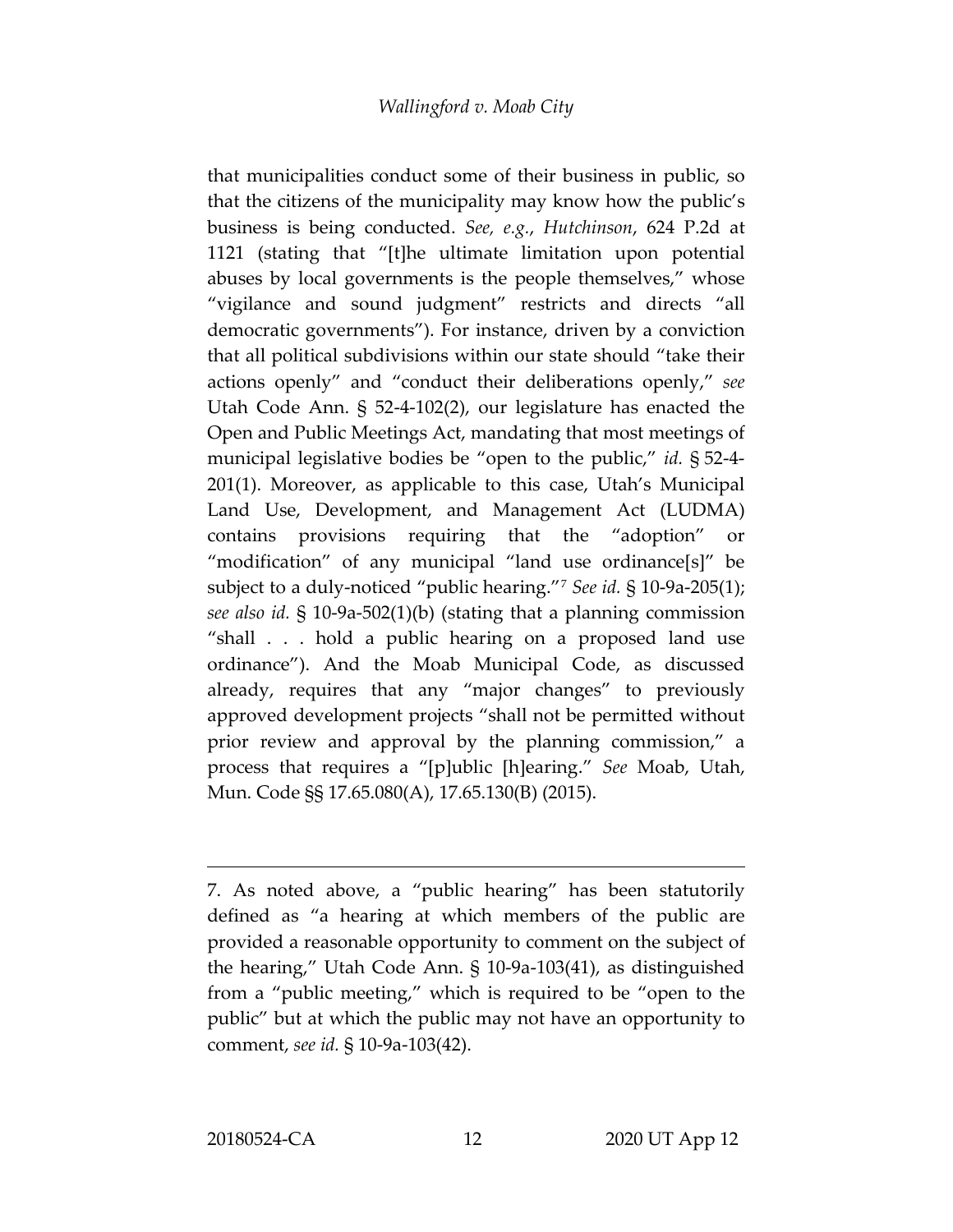¶21 In this case, the City determined in 2016, after reviewing the nature and scope of the changes proposed by Developer to the Project, that the modifications constituted major changes, and that therefore a public hearing before the City's planning commission would be required. SITLA took issue with the City's determination, and threatened to "pull the project from city jurisdiction if this issue can't be addressed." In an effort to resolve the situation short of a lawsuit, the parties agreed to enter into the ZSA, under which the City won certain concessions from SITLA and Developer, but in exchange agreed to treat the proposed modifications as minor changes that "would not require a public hearing."

¶22 The practice of contracting around municipal zoning requirements is known as "contract zoning." *See* 1 Am. Law Zoning § 9.21 (5th ed. 2008) (stating that "contract zoning is present where a local government contracts away its zoning power or obligates itself by advance contract to provide a particular zoning for the benefit of a private landowner" (quotation simplified)); *see also Dacy v. Village of Ruidoso*, 845 P.2d 793, 796 (N.M. 1992) (stating that the term "'[c]ontract zoning,' properly used, describes an agreement between a municipality and another party in which the municipality's consideration consists of either a promise to zone property in a requested manner or the actual act of zoning the property in that manner"). Some jurisdictions have a statute that specifically permits contract zoning in certain circumstances. *See* 112 Am. Jur. 3d *Proof of Facts* § 13 (2010) (stating that thirteen states, not including Utah, "provide statutory authorization for municipalities and developers to enter into contractual zoning arrangements"). But "in jurisdictions that do not have a statute specifically permitting contract zoning, this practice has been found illegal by numerous state courts." *Id.* § 11; *see also Ford Leasing Dev. Co. v. Board of County Comm'rs*, 528 P.2d 237, 240 (Colo. 1974) (stating that contract zoning is "a concept held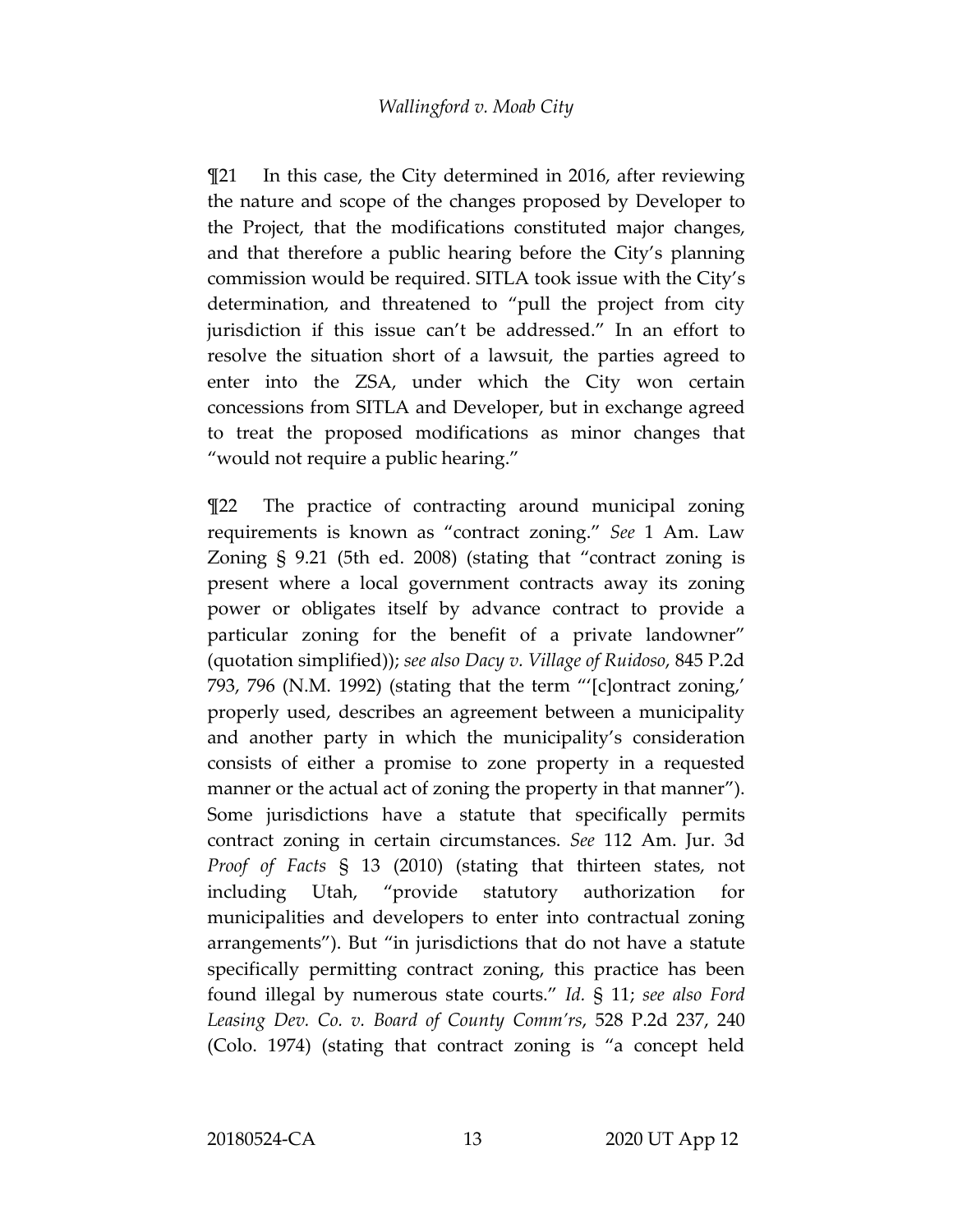illegal in most states as an [u]ltra vires bargaining away of the police power"); *Ada County v. Walter*, 533 P.2d 1199, 1201 (Idaho 1975) (stating that county commissioners "do not have the authority to enter into an agreement which would constitute a change in the zoning"); *Warner Co. v. Sutton*, 644 A.2d 656, 659 (N.J. Super. Ct. App. Div. 1994) ("A municipality has no power to circumvent these substantive powers and procedural safeguards by contract with a private property owner."); *Dacy*, 845 P.2d at 797 ("We agree that in most situations contract zoning is illegal."); 83 Am. Jur. 2d *Zoning and Planning* § 38 ("Absent valid legislative authorization, contract zoning is impermissible.").

¶23 Courts generally offer two related reasons why contract zoning is unlawful. First, because a municipality's adoption of land use rules and restrictions is an exercise of its police power, it must exercise that police power for the general welfare of all of its citizens and not by contract with any particular landowner. *See Warner Co.*, 644 A.2d at 659 (stating that "zoning is inherently an exercise of the State's police power," and that a "municipality's exercise of its police power to serve the common good and general welfare of all its citizens may not be surrendered or curtailed by bargain or its exercise controlled by the considerations which enter into the law of contracts" (quotation simplified)); *see also* 8 McQuillin Mun. Corp. § 25:104 (3d ed. 2019) ("Courts generally disfavor contracts in which a zoning authority promises to rezone property in a particular manner because such a contract represents a bargaining away of the police power.").

¶24 Second, and relatedly, "the legislative power to enact and amend zoning regulations requires due process, notice, and hearings," and "by binding itself to enact the requested ordinance . . . the municipality bypasses the hearing phase of the legislative process." *Chung v. Sarasota County*, 686 So. 2d 1358, 1359–60 (Fla. Dist. Ct. App. 1996) (quotation simplified); *Dacy*,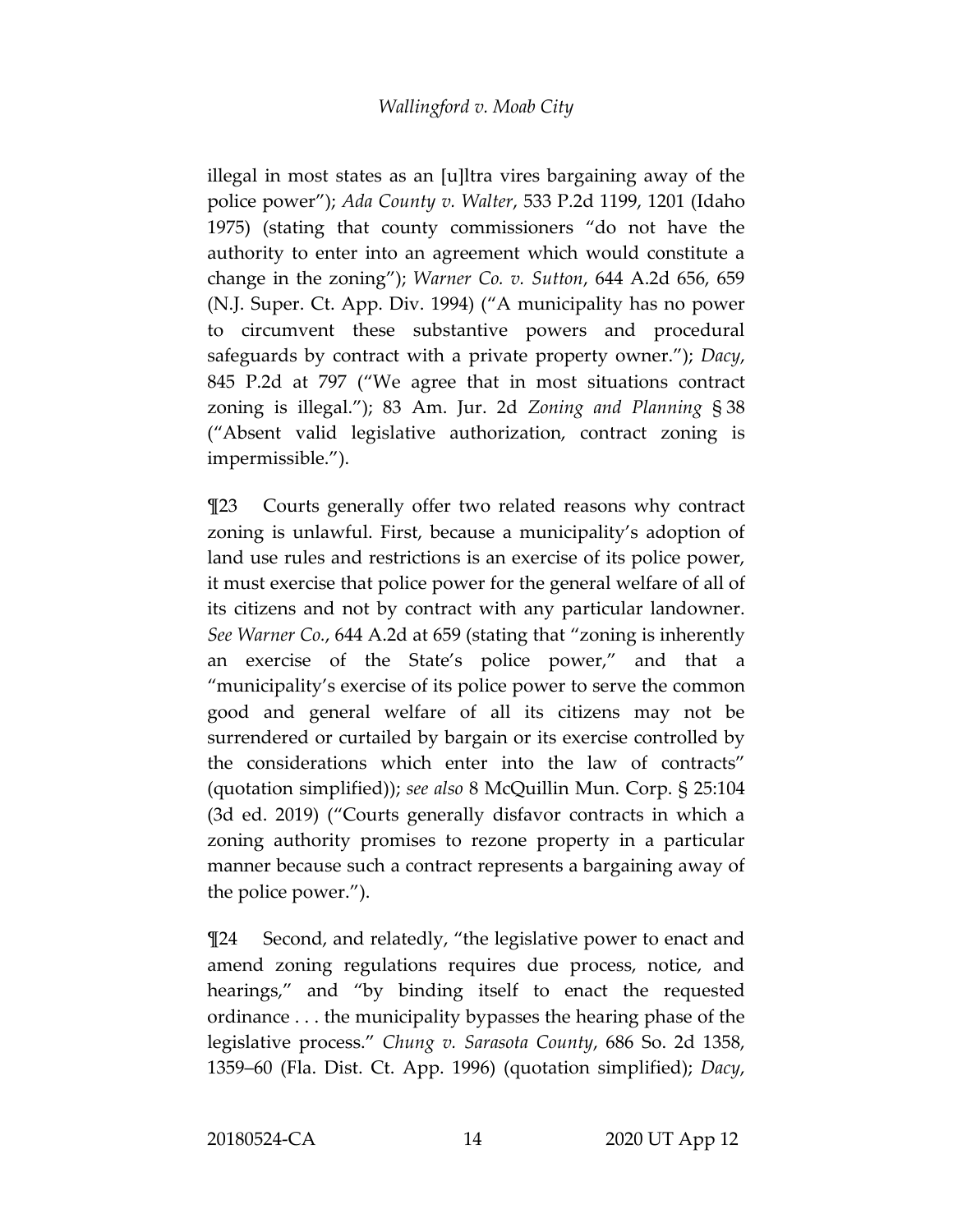845 P.2d at 797 ("By making a promise to zone before a zoning hearing occurs, a municipality denigrates the statutory process because it purports to commit itself to certain action before listening to the public's comments on that action."); 8 McQuillin Mun. Corp. § 25:104 (3d ed. 2019) ("Another reason to disfavor [contract zoning] is that a promise to rezone evades the statutory procedures designed to insure a fair hearing for all concerned parties."). "Implicit in these holdings is not only the courts' concern with the municipality's surrender of its legislative function, but also the effect such consent judgments have on the public's right to be heard." *Warner Co.*, 644 A.2d at 660. "The obvious danger in settling [potential] litigation [through contract zoning] . . . is that it at least appears that the municipality, presumably protecting the public at large, may be bargaining away its legislative duties without public scrutiny or political accountability." *Id.*

¶25 We find the reasoning of these cases persuasive, and conclude that the City, by adopting the ZSA without a public hearing, committed an unlawful act of contract zoning. Because the City had already determined, pursuant to its own internal review, that Developer's proposed modifications were major changes under the Moab Municipal Code, those modifications could not be approved without a public hearing. *See* Moab, Utah, Mun. Code §§ 17.65.080(A), 17.65.130(B) (2015). By passing a resolution—without a public hearing—adopting a contract that altered the public hearing requirements set forth in city ordinances, the City violated not only LUDMA but also its own municipal code. We view the City's actions in this case as particularly violative of contract zoning principles, because the provisions that were circumvented were not ordinary restrictions on, say, building height or the use of a particular parcel, but were the public hearing requirements themselves.

¶26 While a municipality's power to enter into contracts is broad, a municipality may not—as the City did here—contract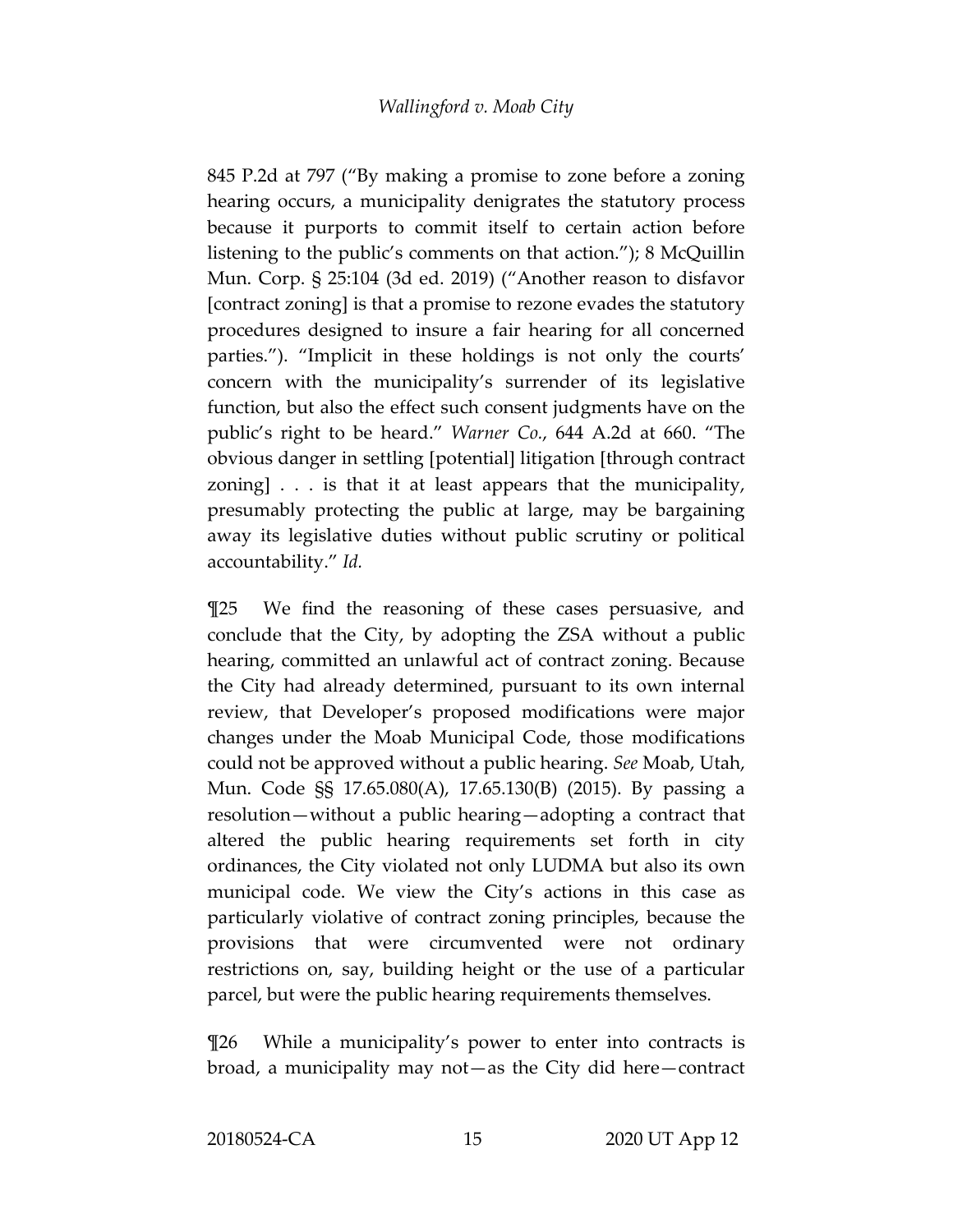around public hearing requirements found in statute or municipal ordinance. Under its interpretation of its own ordinances, the City had already determined that Developer's modifications were major changes that warranted a public hearing. It could, of course, have changed its mind on that point by issuing a reversal of its decision, but it never did. If it had made such a decision in isolation—a decision the parties all agree would have been an "administrative" decision—that decision would have been administratively appealable to the municipal appeal authority. *See* Utah Code Ann. § 10-9a-302(5)(b)(ii) (LexisNexis 2015). But instead of formally reversing its decision, the City simply agreed to "deem[]" the changes "[m]inor" as part of the ZSA, and included that provision in a larger, wider-ranging agreement that invoked broader questions of municipal policy; indeed, both Citizens and the City now agree that adoption of the ZSA was a "legislative" act rather than an "administrative" one.[8](#page-15-0) By cloaking the issue within a

<span id="page-15-0"></span>8. Before the district court, Citizens' first cause of action was for mandamus, asking the district court to order the City to facilitate an administrative appeal of the "major change/minor change" issue. In this vein, their chief argument in opposition to SITLA's summary judgment motion was that the district court lacked jurisdiction to grant the motion, because the matter should have been handled administratively. In making this argument, Citizens characterized the challenged municipal decision as "administrative," and did not ever characterize it as "legislative," and did not specifically cite LUDMA's provisions that require a public hearing before a legislative enactment. Given the posture of Citizens' arguments below, the City now contends that Citizens did not preserve any argument that enactment of the ZSA was a legislative act, and did not preserve any argument that LUDMA (as opposed to the Moab Municipal Code) required a public hearing before the ZSA could be (continued…)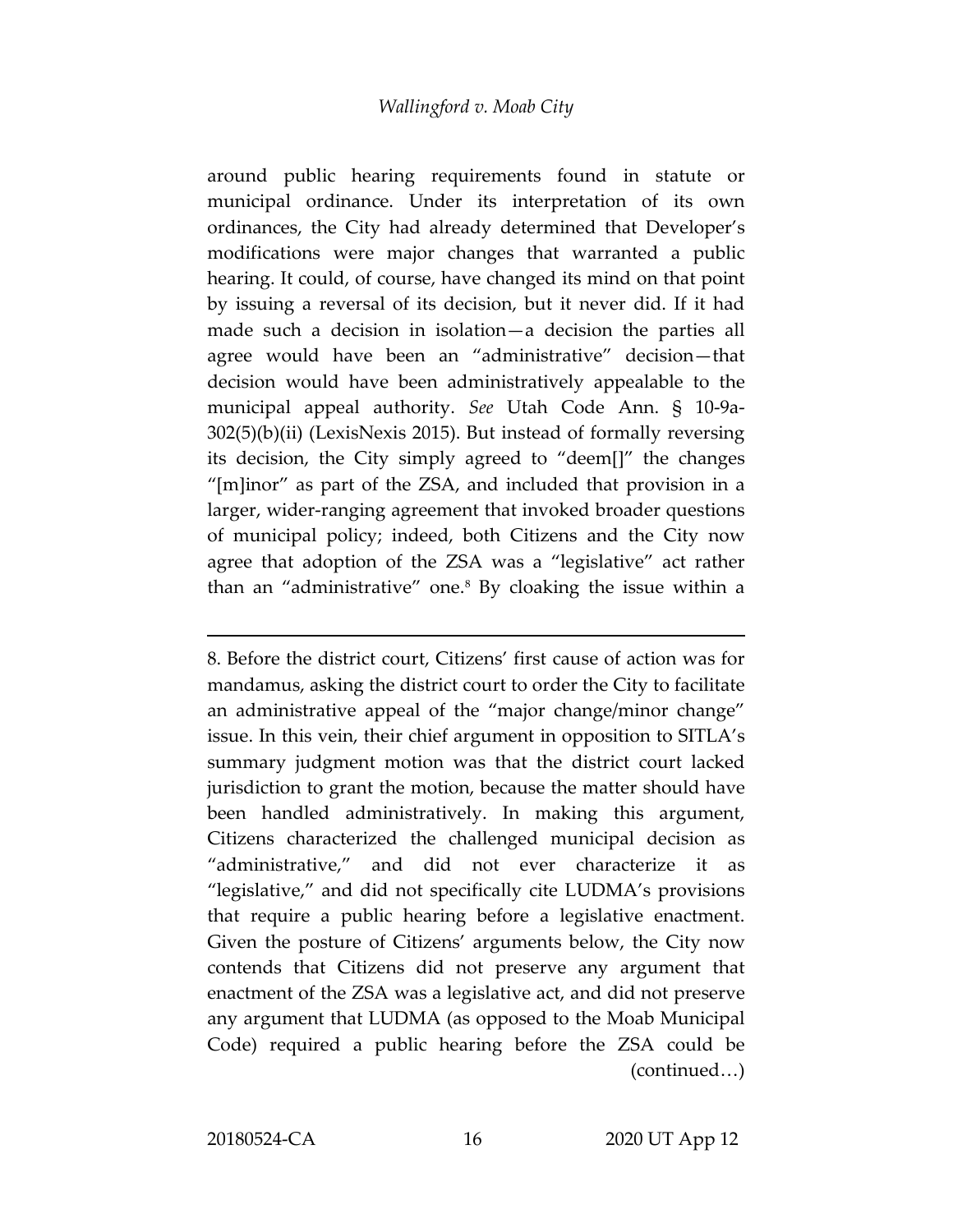broader legislative act, the City rendered unavailable to Citizens any administrative appeal, but at the same time—by enacting the ZSA without a public hearing—the City also deprived Citizens of public hearings mandated under both LUDMA (for legislative actions, including adoption of the ZSA), *see id.* §§ 10-9a-205(1)(a), 502(1)(b); *see also Call v. City of West Jordan*, 727 P.2d 180, 183 (Utah 1986) (stating that, "[i]n requiring a public hearing" before a municipal legislative body, "our legislature contemplated that interested parties would have an opportunity to give their views, pro and con, regarding a specific legislative proposal, and thereby aid the municipal government in making its land use decisions"), and the Moab Municipal Code (for consideration of

<sup>(…</sup>continued)

enacted. We disagree. The City overlooks the fact that Citizens argued, in the alternative, that the City had engaged in unlawful contract zoning, and that the City was not free to enter into a contract to avoid the application of its ordinances. It is of course true that, absent an exception, an appellate court will not consider an issue unless it has been preserved. *Patterson v. Patterson*, 2011 UT 68, ¶ 12, 266 P.3d 828. "An issue is preserved for appeal when it has been presented to the district court in such a way that the court has an opportunity to rule on it." *Id.*  (quotation simplified). While "we view *issues* narrowly, . . . new *arguments*, when brought under a properly preserved issue or theory, do not require an exception to preservation." *State v. Johnson*, 2017 UT 76, ¶ 14 n.2, 416 P.3d 443. In our view, Citizens raised the broader contract zoning legal theory before the district court, even though they did not support that theory with as many arguments and citations as they do on appeal. We therefore do not believe that Citizens are faced with a preservation problem, especially in light of the City's agreement that passage of the ZSA was a legislative act, and therefore proceed to evaluate Citizens' arguments on their merits.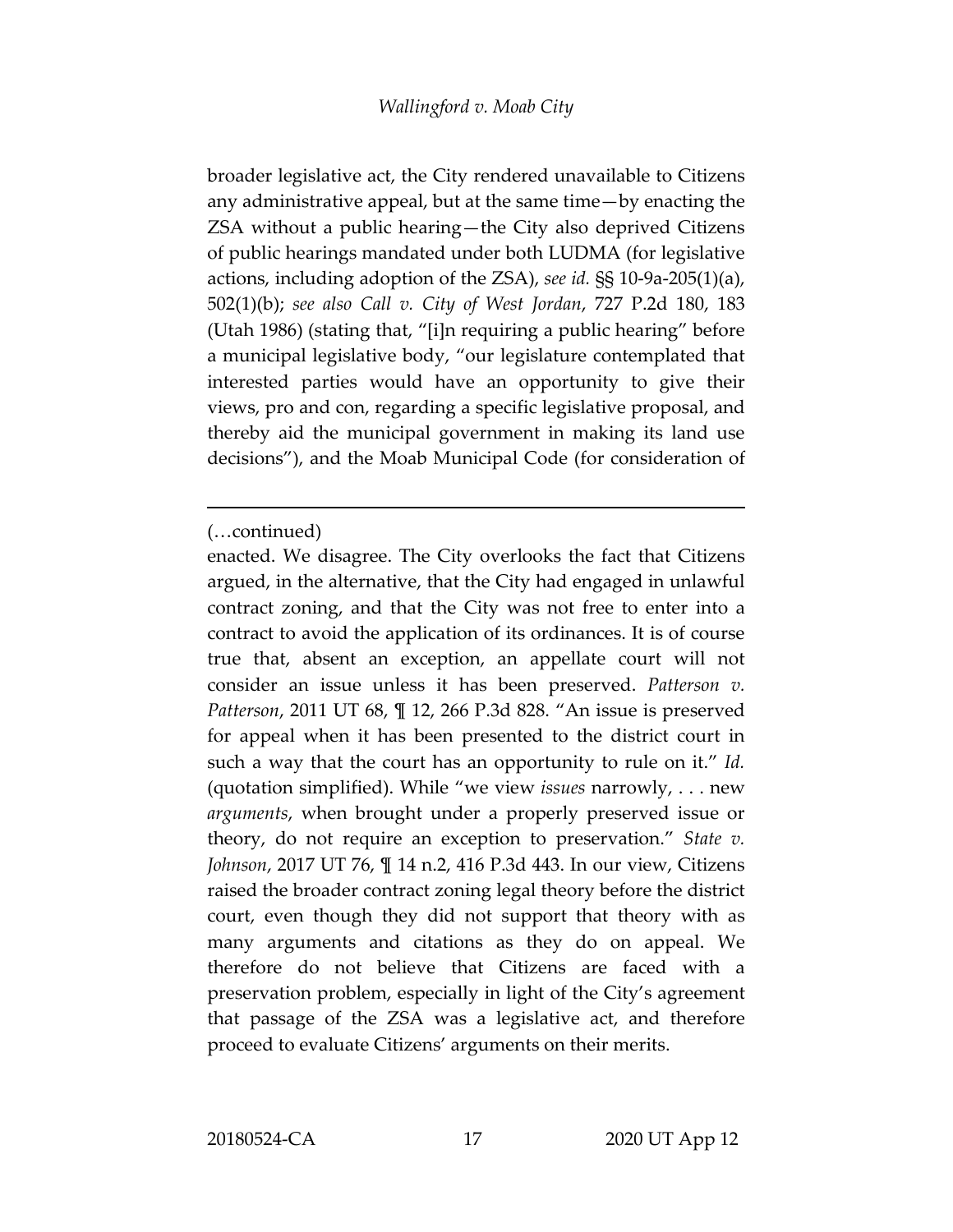Developer's changes, which the City had concluded were major), *see* Moab, Utah, Mun. Code §§ 17.65.080(A), 17.65.130(B) (2015).

¶27 And LUDMA did require a public hearing prior to adoption of the ZSA. A "public hearing" is required prior to adoption of any "land use ordinance," *see* Utah Code Ann. §§ 10- 9a-205(1)(a), 10-9a-502(1)(b), and a "land use ordinance" is defined as a "planning, zoning, development, or subdivision ordinance of the municipality," *id.* § 10-9a-103(25). The City approved the ZSA by adopting "Resolution #14-2017," and under the terms of the ZSA itself, the City was required—despite the language of the existing municipal code—to deem as minor certain changes that it had already determined to be major. Citizens persuasively argue that the resolution adopting the ZSA therefore effectively modified (or, stated another way, created a case-specific exception to) municipal land use ordinances, and that therefore Resolution #14-2017 was a land use ordinance for which a public hearing was required prior to enactment.

¶28 Given that a public hearing was therefore required (by statute) prior to passage of the resolution adopting the ZSA, and will be required (by ordinance, given the City's determination that the proposed changes were major) prior to approval of Developer's proposed changes, the City was not in a position despite its relatively broad power to enter into contracts—to enter into a contract that would allow it to circumvent those public hearing requirements.[9](#page-17-0)

<span id="page-17-0"></span><sup>9.</sup> In response to Citizens' argument that the City did not have the authority to circumvent statute or ordinance by way of contract, the district court took a broad view of the City's power to contract, determining that it could review the City's contracting decisions only for "collusion" or "bad faith." The court apparently drew this standard from Utah case law arising (continued…)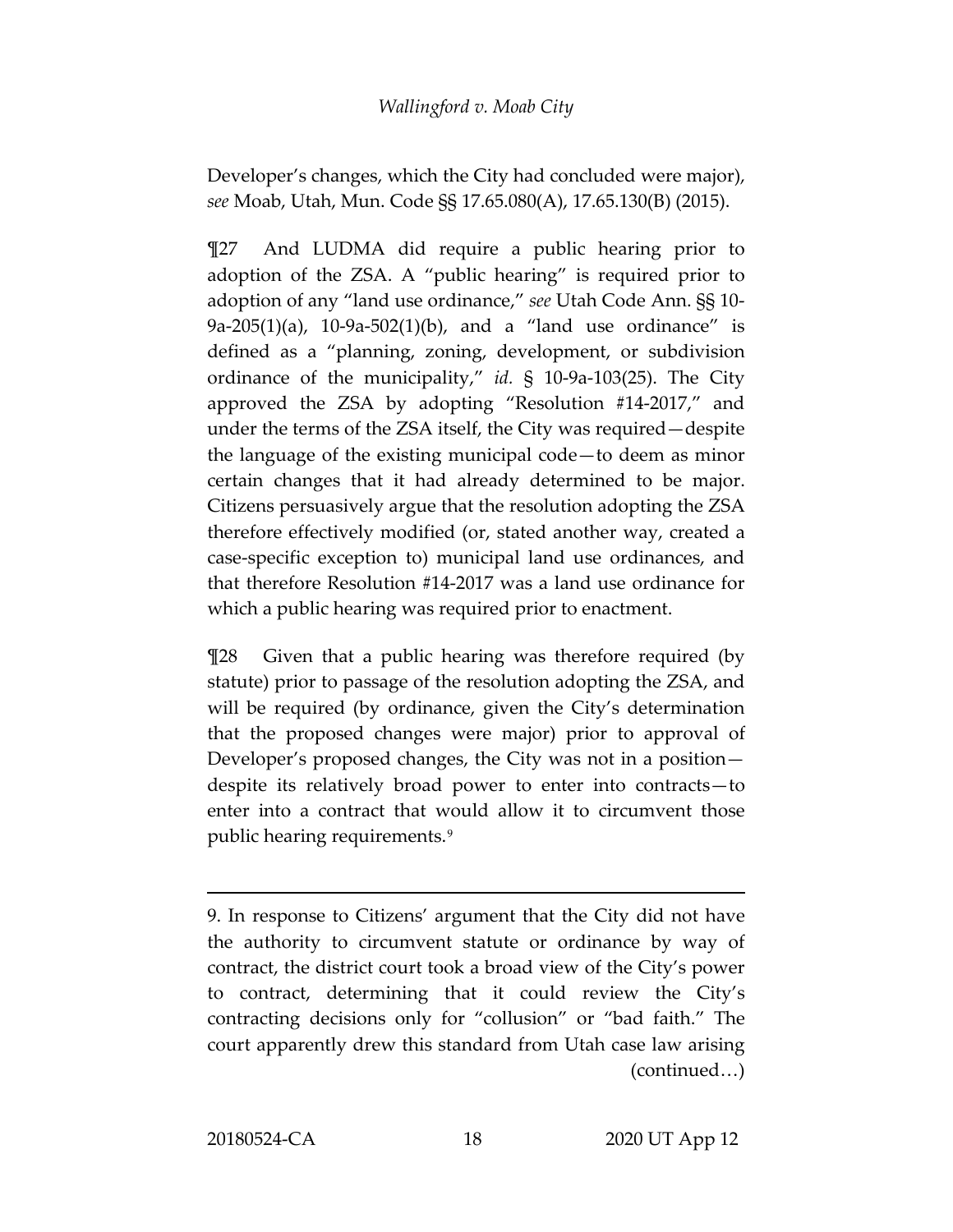¶29 The City certainly has the power to enter into and adopt contracts like the ZSA, and nothing in this opinion should be construed to the contrary. *See Dacy*, 845 P.2d at 797–98 (noting that not all contract zoning is illegal, and that a municipality can enter into contracts that do not "commit [the municipality] to any specified action before the zoning hearing," and do not "circumvent statutory procedures or compromise the rights of affected persons"). But it must hold a public hearing before it does so, and must allow members of the public, including Citizens, to be heard on the matter. The City (backed by SITLA and Developer) maintains that the terms of the ZSA are advantageous to the City, and that its adoption is in the best interest of the City and its citizens. We express no opinion on this question, but simply note that, if the ZSA is truly in the best interest of the residents of Moab, the City and Developer theoretically should be able to persuade the Council to approve it, even after a public hearing.

¶30 Moreover, the City has the power to approve Developer's proposed changes, but given its determination that the changes at issue are major, any such approval may occur only following a public hearing before the City's planning commission. Alternatively, the City has the power to reverse its previous determination that the changes are major, but doing so in

<sup>(…</sup>continued)

in the public procurement context. *See, e.g.*, *Cal Wadsworth Constr. v. City of St. George*, 898 P.2d 1372, 1375 (Utah 1995) (stating that, in the procurement context, "courts will not interfere with [municipalities'] judgment unless fraud, dishonesty, collusion, or lack of good faith is involved"). To our knowledge, this standard has never been applied in the contract zoning context, and in our view was inappropriately applied here by the district court.